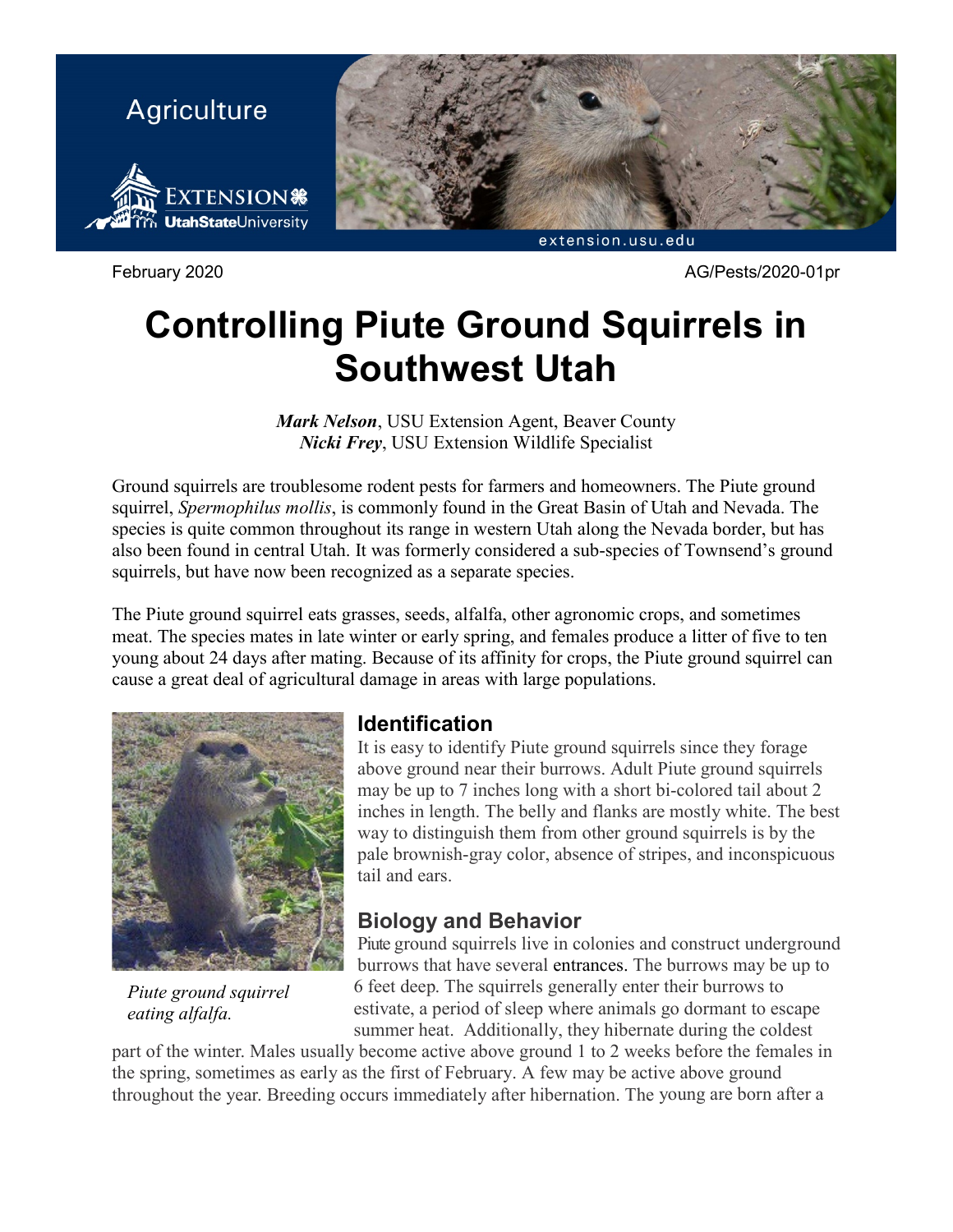24-day gestation period with 5 to 10 young per litter. Generally, only one litter is produced each year. Densities of the ground squirrel populations can range from 5 to 50 or more per acre.

Ground squirrels are primarily herbivorous, and their diet changes with the season. After emerging from hibernation, they feed almost exclusively on green grasses and herbaceous plants. When annual plants begin to dry and produce seed, squirrels switch to seeds, grains, and nuts, and begin to store food. Ground squirrels usually forage close to their burrows. Their home range typically is within a 75-yard radius of their burrow.

## **Damage**

Ground squirrels eat alfalfa, grasses and other agronomic crops. The reduction in alfalfa and other crop yields and the cost of controlling the squirrels exceeds hundreds of thousands of dollars annually. They also destroy golf courses, and lawns; and can be reservoirs for diseases such as plague. Their burrowing activities can weaken and collapse ditch banks and canals, undermine foundations, and alter irrigation systems. Burrow mounds not only cover and kill vegetation, but damage haying machinery. Piute ground squirrels in Utah are not a protected species. However, before initiating any lethal control measures consult with your USU County Extension Agent.



*Damage caused by Piute ground squirrels in alfalfa field.*

## **Extension Research**

Squirrels are increasing in infested areas each year and are showing up in places not previously found. Previous control programs such as shooting, flooding, treating with zinc phosphide and gopher bait have not been effective. For the past 10 years Utah State University Extension has conducted several trials to determine which baits are most accepted and when is the best time to apply them. Extension has also conducted trials to compare different methods of fumigation.

## **Toxic Baits**

Rodenticide-treated baits are the most economical of all approaches to population reduction and, hence, have traditionally been the mainstay of ground squirrel control. Diphacinone and other anticoagulant rodenticides are considered multiple feeding toxins, meaning that a ground squirrel must feed on the bait multiple times over several days to ingest a toxic dose. Anticoagulant rodenticides have low primary toxicity concerns (that is, mortality of non-target wildlife that directly consume the toxicant), partly because they require multiple feedings to acquire a toxic dose and because they can be applied in bait stations that are not generally accessible to nontarget species. Toxic grain baits that are a restricted use pesticide, such as Rozol Vole Bait, can only be applied by licensed pest management professionals and are not available for use by residential users for ground squirrel management.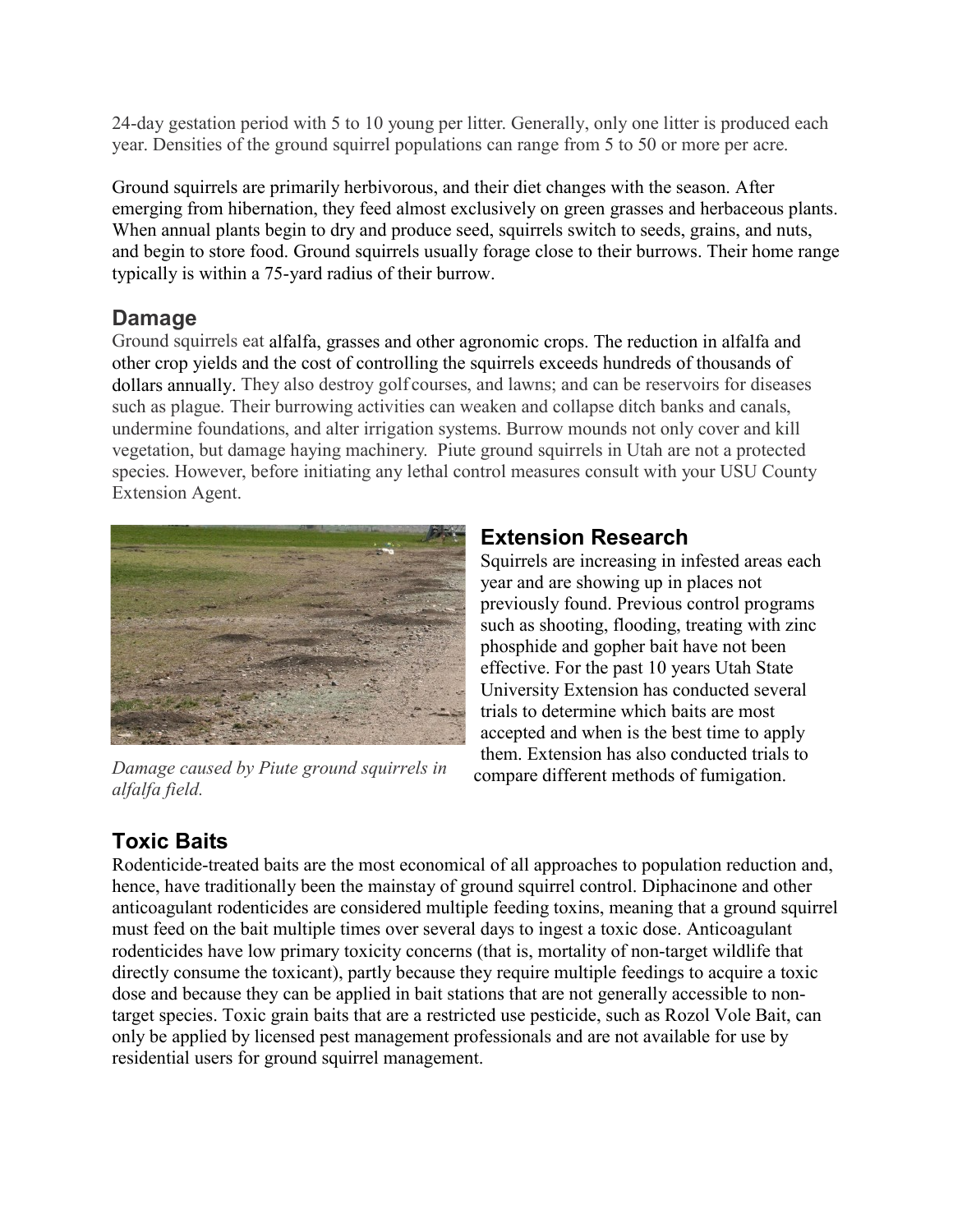

Research has shown that Piute ground squirrels are not attracted to whole grain baits. They prefer a small pelleted bait. Because of the research conducted, the State of Utah has issued a Section 24(c) Special Local Need Label for the Rozol Vole Bait (0.05% Diphacinone) for the control of the Piute ground squirrel. This label allows for bait station baiting and spot baiting. The research has shown up to 75% control when applied before the alfalfa greens up in the

spring. Once the alfalfa greens up, fumigation is more effective for control of the squirrels than baiting.

## **Toxic Bait Best Practices**

Anticoagulant baits generally require 2 to 4 weeks or more to control populations. Continue baiting until all feeding ceases and you no longer see any squirrels. Although most animals will retreat below ground as they feel ill, a few ground squirrels will die above ground. Wearing gloves, you should pick up and dispose of those that do by placing them in a closed waste bin or burying the carcass underground. Also, be sure to pick up and dispose of unused bait upon completion of the management program, according to label instructions.



*Producer applying bait using a 4-wheeler.*

The timing of baiting programs is critical to good control. Baiting should not begin until the entire population is active. This usually occurs 2 to 3 weeks after the first adults appear. Baiting works best when it is applied before the alfalfa and other crops start to green up. Once green up begins, it is hard to get the squirrels to eat the bait. You should apply the bait next to the active burrows.

Bait placement is also very critical. Ground squirrels are accustomed to foraging above ground for their food and are suspicious of anything placed in their tunnel systems. Thus, baits should be scattered near each active burrow as specified on the label. All active burrows must be baited. Incomplete coverage of the colony will result in poor control success.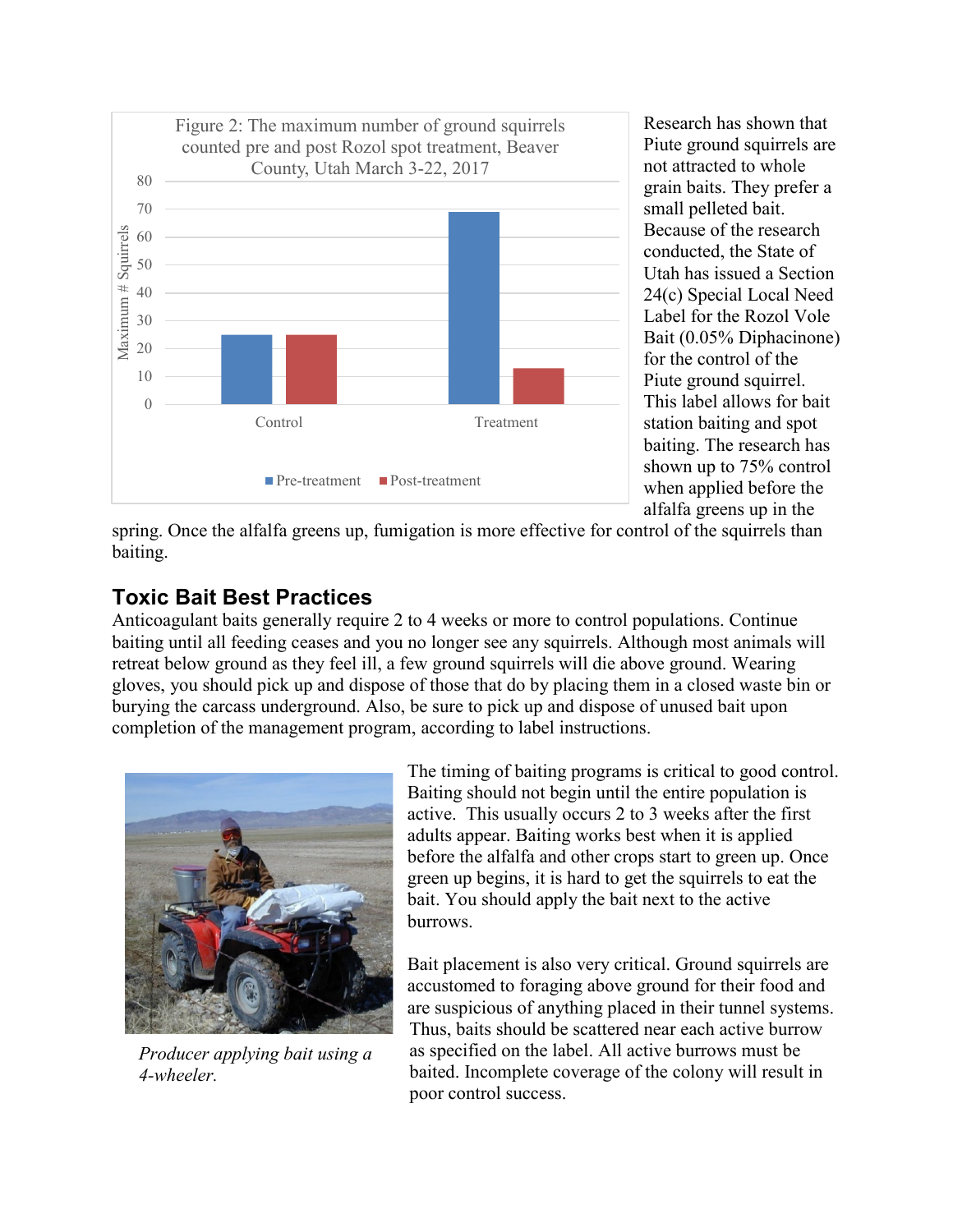## **Fumigation**

Fumigation is the practice of filling a ground squirrel tunnel system with poisonous gas, most often aluminum phosphide or gas cartridges. Burrow fumigation can be a safe method for managing ground squirrels. Burrow fumigation has a distinct advantage over toxicants and trapping in that it is linked to no behavioral change other than that squirrels seek the cover of



#### As with any

pesticide, read and follow label instructions, with regard for non-target species and safety factors. Fumigants have restrictions that require products to be applied only within burrows that are greater than a certain distance from structures that may be occupied. Read the product label to determine the application distance requirements pertaining to your site. We have examined several different methods of fumigation, described below.

#### *Aluminum phosphide*

Aluminum phosphide is a burrow fumigant that is very effective as a ground squirrel management tool. However, its use is restricted to licensed pest management professionals. Additionally, it cannot be used within 100 feet of any structure that is, or may potentially be, occupied by humans, pets, or livestock. This eliminates its use from most residential areas. Aluminum phosphide comes in tablet forms and reacts with the moisture in the soil to produce a lethal phosphine gas that is toxic to all mammals. Extension research has shown 97% control of ground squirrels by using the aluminum phosphide tablets. The disadvantage of using aluminum phosphide tablets is that if not used properly it can be lethal to humans, especially young children. The use of this product is strictly prohibited within 100 feet of any building. Aluminum phosphide is a Restricted Use Pesticide. Knowledge of its proper handling is required. In general, to use aluminum phosphide tablets, place the prescribed number of tables as far back into the burrow opening as possible. Then, insert a wad of crumpled newspaper into the burrow and seal it tightly with soil. The newspaper plug helps prevent the soil from covering the pellets or tablets,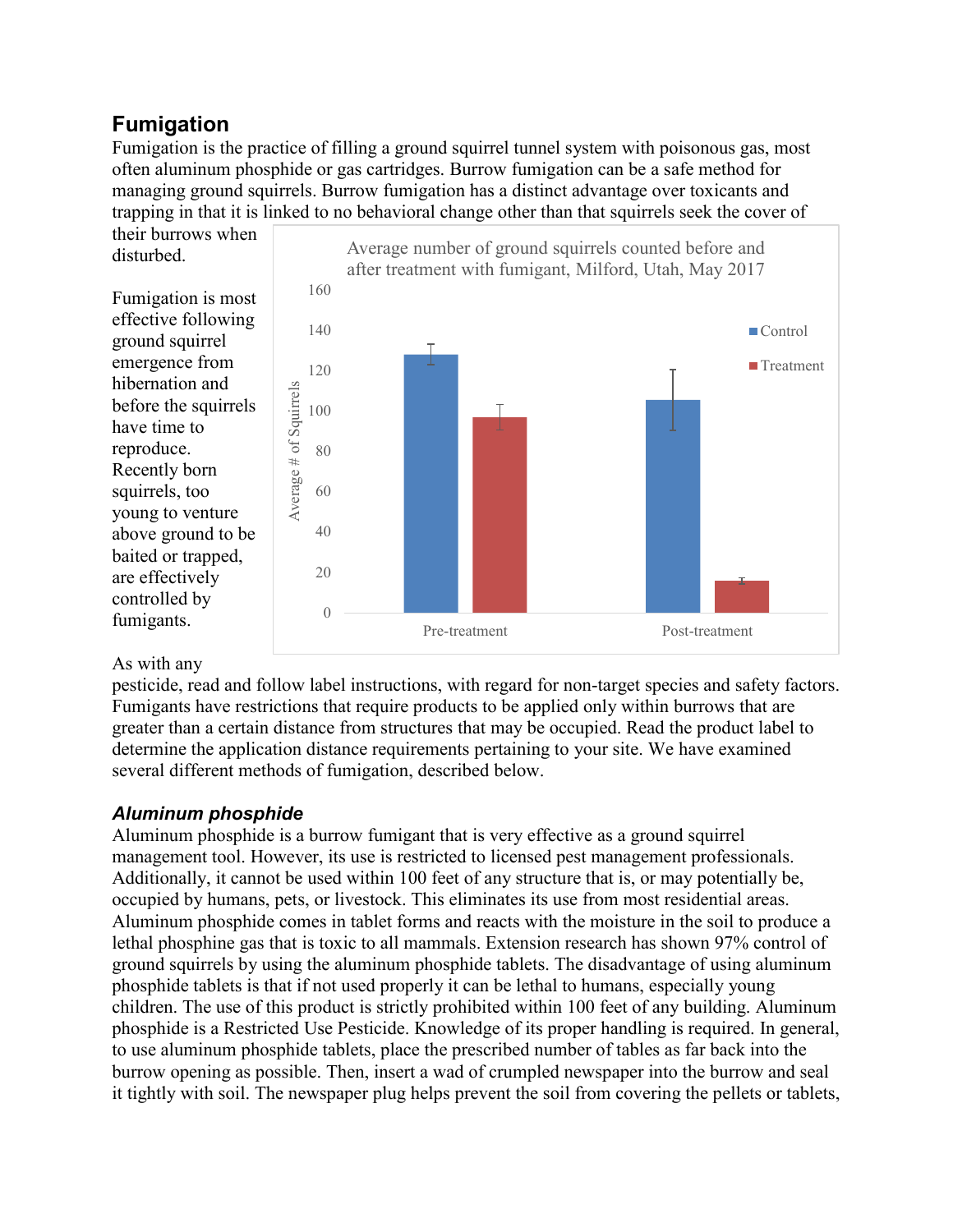permitting them to react more readily with the atmospheric and soil moisture. It is the reaction with moisture that produces the lethal phosphine gas.



*Putting Aluminum Phosphide tablets in ground squirrel burrows.*

#### *Ignitable gas cartridges*

Ignitable gas cartridges are also effective but are quite expensive and can cause a fire hazard in dry environments. Gas cartridges are lethal to any animal within the treated burrow; therefore, do not treat a burrow if you suspect a non-target animal is present. Fumigate only active ground squirrel burrows. Instructions for the use of gas cartridges are product-specific, so it is very important to consult the product label before use. Generally, to use a gas cartridge, puncture the cartridge cap and insert a fuse into the puncture hole. Place the cartridge into an active burrow entrance with the fuse pointing toward the interior of the burrow. Light the fuse and push the cartridge into the burrow with a shovel handle. Immediately seal and tightly pack the burrow opening with soil, but don't cover the cartridge itself with soil. Multiple entrances to the same burrow system do not necessarily need to be treated separately, but it is important to seal any additional openings. Use the smoke escaping from the burrow to

identify these entrances. Larger burrow systems, however, may require two or more cartridges. After 24 hours, check for reopened burrows, and re-treat as needed.

#### *Carbon monoxide machines, (PERC)*

Pressurized exhaust systems that inject concentrated carbon monoxide into burrow systems are also legal for use in Utah. Of these devices, the Pressurized Exhaust Rodent Controller (PERC) machine has been extensively tested and has proven to be effective for the management of ground squirrels. As with all burrow fumigation applications, these devices will be most effective under moist soil conditions. Carbon monoxide machines, (PERC) are effective in fumigating the burrows. The disadvantages of using the PERC machines are that they are expensive to buy, and it takes approximately 4-5 minutes to treat each hole. As with gas cartridges, one would use the smoke escaping from the burrow to identify unseen openings in the ground. These openings must be plugged or also treated.

#### **Fumigation Best Practices**

Fumigation is most effective in spring, or at other times when soil moisture is high, such as immediately after



*Using PERC machine to fumigate squirrels.*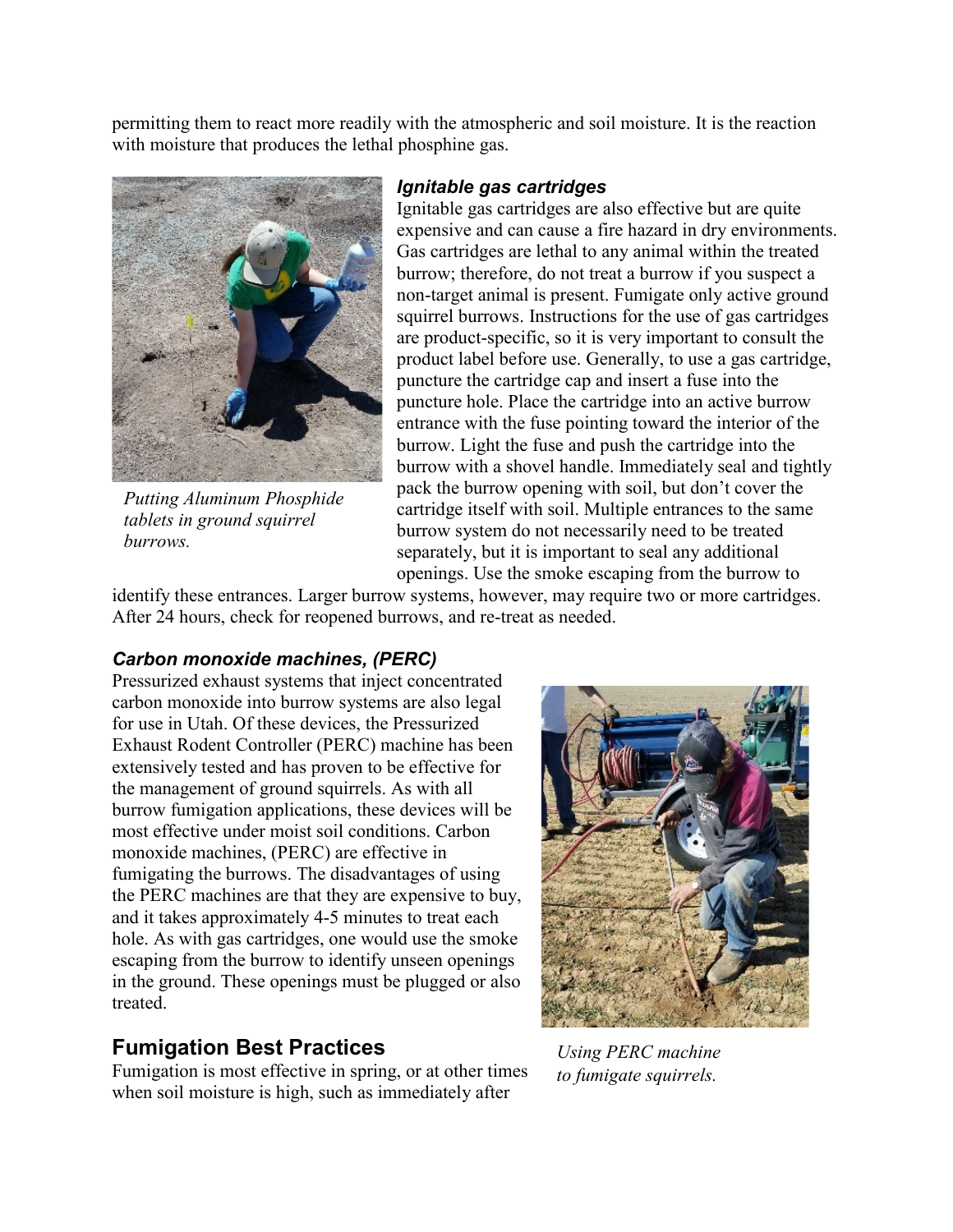irrigation. Moist soil helps contain the gas within the burrow system or may be required to properly activate certain fumigants (e.g., aluminum phosphide). Do not fumigate in summer or when the soil is dry, because the gas more readily diffuses into small cracks present in dry soil, making it less effective.

Do not fumigate during hibernation, because the ground squirrel plugs its burrow with soil, preventing fumes from reaching the nest chamber. You cannot see this plug by examining the burrow entrance.

Fumigants are dangerous to use in areas close to human population; when administered incorrectly, fumigants are highly toxic to anything in direct proximity to the gas. Do not attempt fumigation in populated areas.

To determine which ground squirrel holes are active, and thus should be targeted for fumigation, survey the area prior to administering the cartridges or tablets. Close any holes that you find by filling them with soil. After 48 hours, return to the site and locate any holes that have been opened or new holes that have been created. These are the locations you should target.

## **Other Management Techniques**

**Shooting**. Shooting squirrels with small caliber rifles can provide some ground squirrel control, but it is very time consuming and expensive. To reduce the squirrel population, one must shoot >80% of the animals present. Additionally, squirrels will often come to recognize shooting and become gun shy. They may learn to retreat to their burrows any time a vehicle drives in to the area or they hear a gunshot.

**Biological control.** Many predators, including hawks, eagles, ravens, foxes and coyotes, eat ground squirrels. However, in most cases they are not effective in keeping ground squirrel populations at acceptable levels.

**Eliminating piles and burrow destruction.** Disking up old burrows is an effective way of destroying squirrel habitat, but will sometimes cause squirrels to move further into the fields or into adjoining areas. You should remove brush piles or old cement ditches that provide places for the squirrels to hide and build their burrows. Additionally, this method may best be applied after controlling the squirrel population, to reduce the reintroduction of squirrels into the area.

**Trapping.** Trapping squirrels work well in towns, around homes, and in areas where you are not able to use baits and fumigants. These are situations where there are a few squirrels present, rather than an entire colony. Research has shown that when trapping Piute ground squirrels, you should use fresh *Piute ground squirrel caught in a*



*live animal trap.*